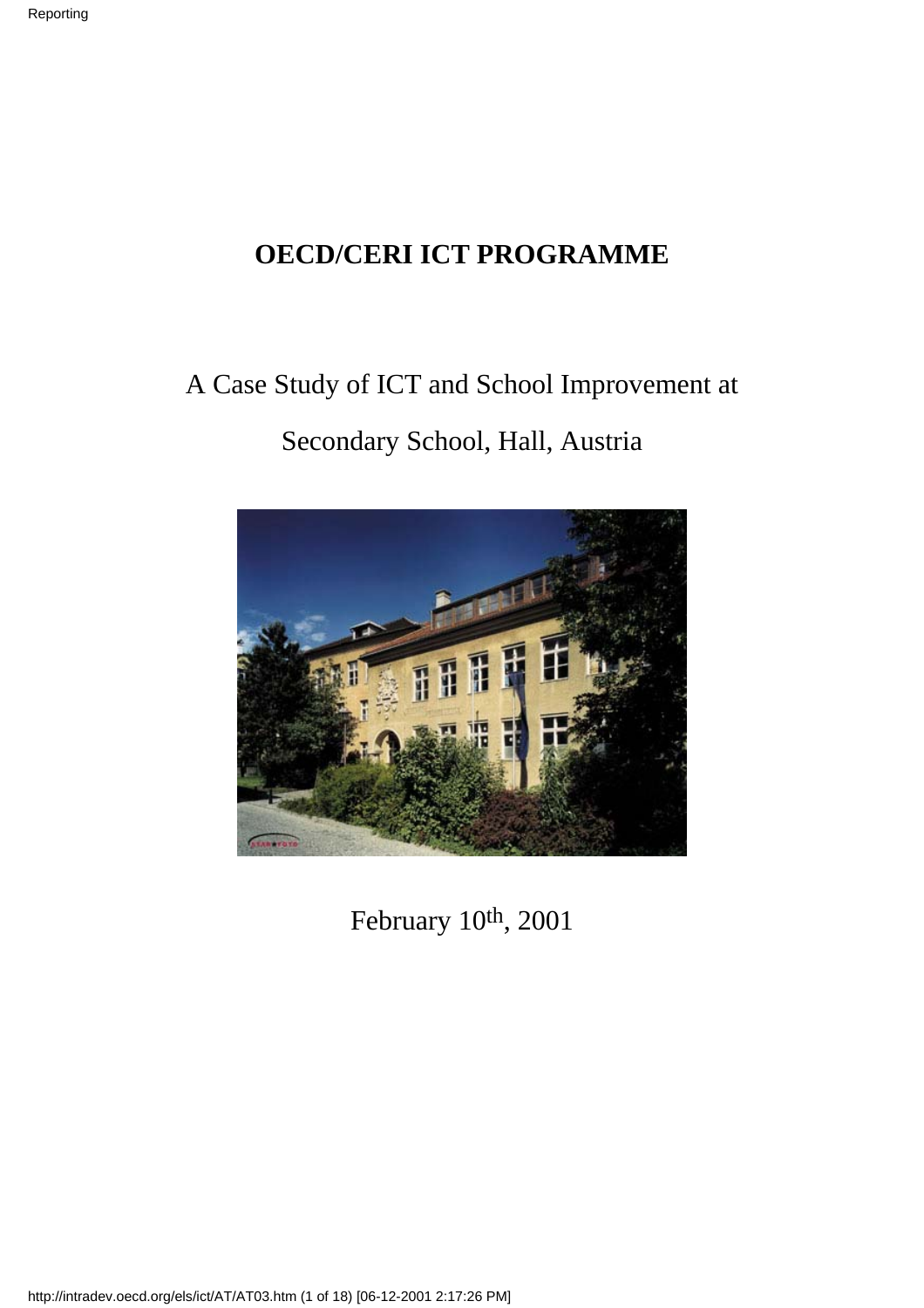Peter Baumgartner, Univ.Prof. Dr. Hermann Denz, A.Prof. Dr. Irmgard Oberhauser, Mag. Kurt Hoffmann, Mag. Ing.

> University of Innsbuck Austria

**Table of Contents**

#### **Introduction**

The principal reported on an important new regulation which will effects all the teachers, the principal, and the carrying out of this study. Every teacher in Austria will expected to attend either in-house or outside courses in ICT by December 31, 2002. With the knowledge acquired, every teacher should use ICT and integrate it into his/her teaching. A further mandatory requirement is that all school districts in Austria provide their schools with Internet access by December 31, 2001. This news came on short notice, so the general reaction was one of fear or reservations. There is a simple reason for this: Teachers are ready and willing to get further education in ICT, but the basic conditions are wrong. The PI (Pedagogical Institute) offers too few ICT courses to satisfy the demand. As a result, there are long waiting periods and frustration on the part of those forced to wait. To summarize, the general attitude toward ICT has rapidly deteriorated.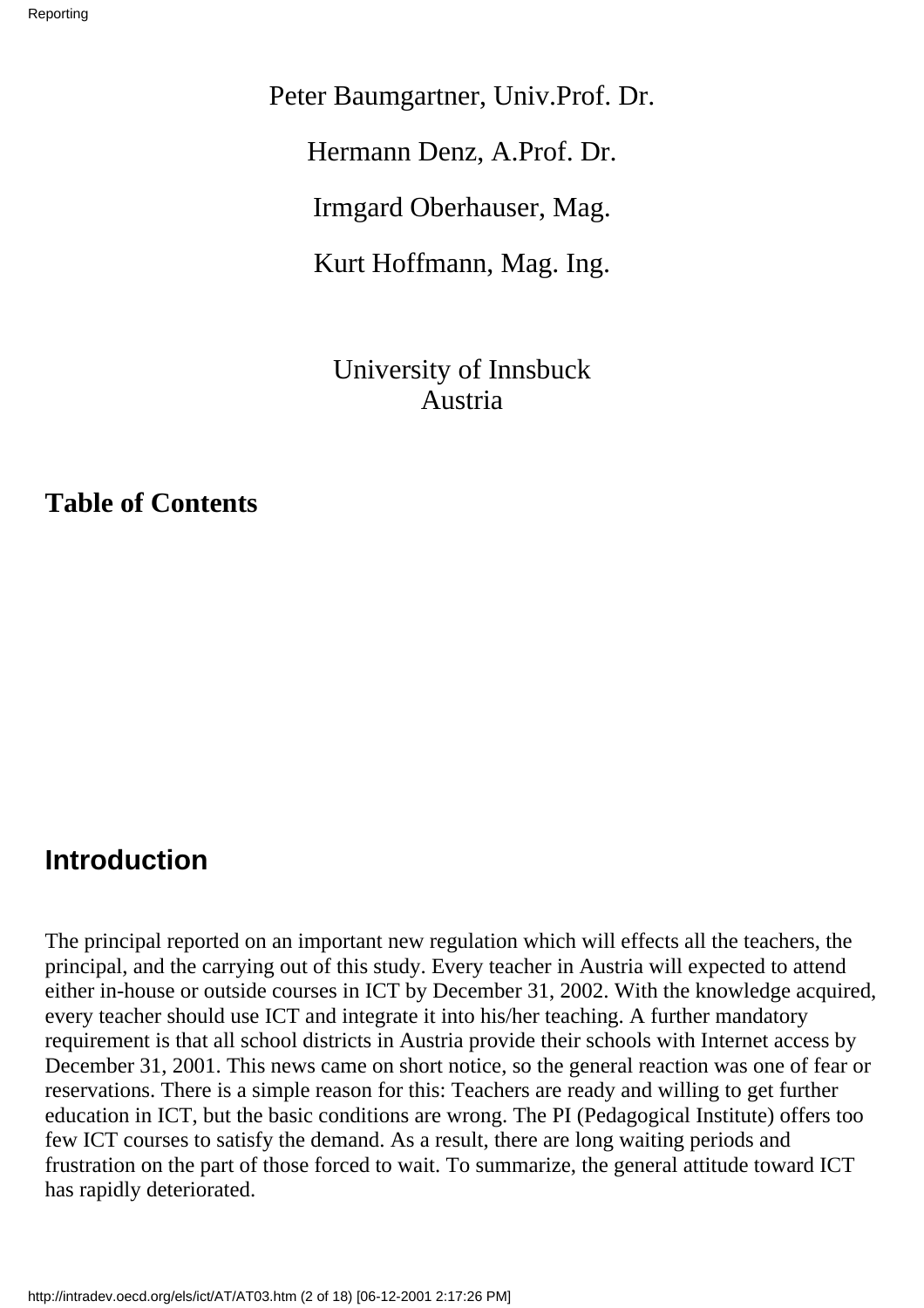The deterioration of ICT working atmosphere also had consequences for the executing of the interviews and the filling out of the questionnaires. Some teachers refused to do an interview or to fill out a questionnaire. The principal and teachers interested in IT, however, were very helpful in supporting this study, and in the end, ten of the school s 28 teachers filled out the questionnaire.

### **Overview of the present**

Hall is a small historical city situated 10 km east of Innsbruck, the capital of Tyrol. Hall, which is known throughout Austria for its beautiful old town and its medieval flair, has 12,314 inhabitants. The social stratification is varied, with occupational groups ranging from hourly workers to EU commissioners. The secondary school of Hall is located in the center of the old town. In the 2000/2001 school year, it had 268 students (154 male; 114 female) aged 10 14 taught by 28 teachers (14 male; 14 female). Students and teachers participate in some European projects (e.g. the Comenius project) and work together with several sites of other countries, e.g. Italy, Spain and Finland. Therefore the school administration created a new name for the school: Europahauptschule Hall or European secondary school of Hall.

This school offers two pedagogical areas of emphasis: languages and ICT. The language emphasis should help to remove the language and cultural barriers in the minds of the students. Languages intensify political and cultural contacts and offer the necessary prerequisites for a successful professional life. Until a few years ago, language was the only emphasis at this school. Two of three classes were conducted as special language classes, and one class was conducted as a normal secondary school. The logical consequence was that high ability students attended the special language classes, while low ability students had to choose the normal class because they couldn t pass the language class. The normal classes were devalued. The principal and his team saw need for action. ICT was the buzzword, and the new emphasis was created in 1999. The second pedagogical concept at this school is based on ICT. There are two computer-labs with 13 desktop computers per lab and four classes with one stand-alone PC. All PC s in the labs are connected to the Web and are integrated into two ISDN-LAN-networks (10 Mbit and 100 Mbit). The staff created an extraordinary curriculum for ICT with a special schedule for each of the four years (the same as in other ICT schools). The local school board approved this self-initiated school-program and provides the additional funding for the staff and the municipality of Hall provides the funding for the necessary hardware.

The newly established ICT emphasis has attracted many students, and by the beginning of the school year 2000, two consequences were noticeable. Firstly, some of the students who applied for this ICT emphasis were toying with the idea of attending the neighboring high school. Secondly, more students applied for the ICT than the languages emphasis. The principal therefore decided to conduct one and a half classes with an ICT emphasis and the other one and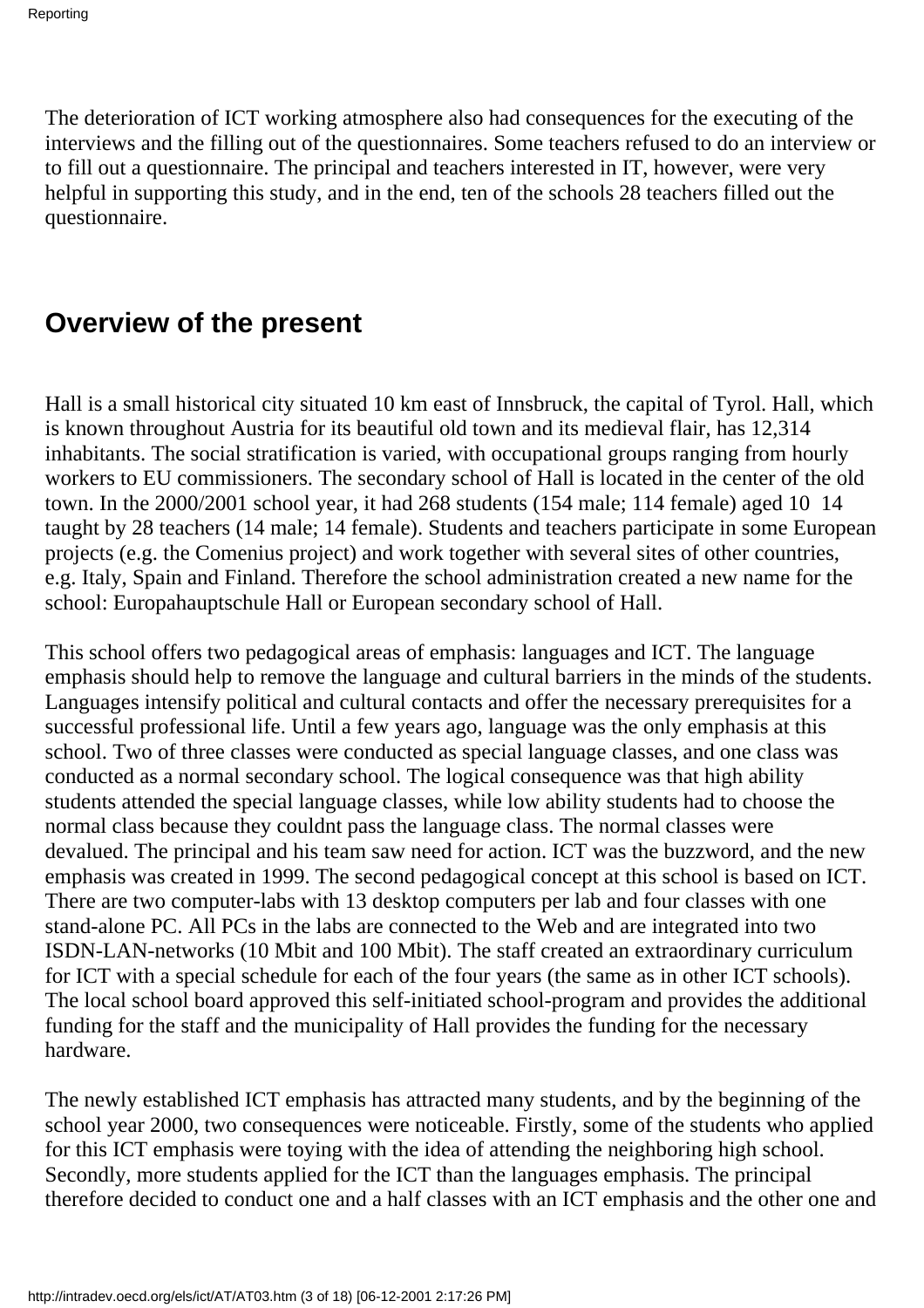a half classes with a languages emphasis. As the IT specialists and the principal put it, The attractiveness of ICT is impressive and amazing.

### **Overview of the past**

The language classes are conducted very successfully and have a good reputation. Because the number of applications often exceeded the capacity of these classes, the normal class was seen as less desirable. In fact, the main problem of the European secondary sSchool was the bad reputation of the normal class, which handicapped students and teachers. In an effort to increase the reputation and value of the normal class, the principal and a small team of teachers decided to establish a new ICT emphasis starting in 1999. A further goal is to provide students with ICT skills, thus fulfilling the expectations of the economy and advanced schools.

The first step toward establishing an ICT emphasis was to install all the hardware and software. This school maintains close contacts with the municipal authority that provides the necessary hardware, and these good contacts opened up the possibility to share a common ICT project Hall vernetzt or Hall connected. The aim of this project was to integrate all the public institutions of Hall into an ICT network. The European secondary school functioned as test object, with the municipal authority and private institutions providing the computers and lines for the school. Teachers and students worked together to lay all the lines in the school and install all the computers by themselves during their vacation. The integration of students into the installation process was a great success because the students were engaged, interested and got practical experience with hardware and software. The main key to the success of this school project was the unusually high level of engagement of a small teacher team and the many unpaid hours they invested (the same as in other ICT-schools).

One teacher took over the leadership role, dealing with computers (hardware and software) early on. Little by little, he tried to get more and more teachers with enthusiastic about the new technologies. Some teachers were suspicious of the new technologies and fearful of the uncertainties. The main fear of many teachers was that the students might have more technical expertise than they themselves. Professional development was based on two concepts: external and in-house ICT trainings. One great problem occurred at this stage: teachers showed willingness to take ICT courses, but the demand cannot be satisfied despite the PI s increasing the number of special ICT trainings it offers each year (just the same as in other federal provinces). The two IT specialists from the school organized in-house ICT courses, training their colleagues and giving them support. Some teachers who were interested in ICT attended further trainings and passed the ICT examination.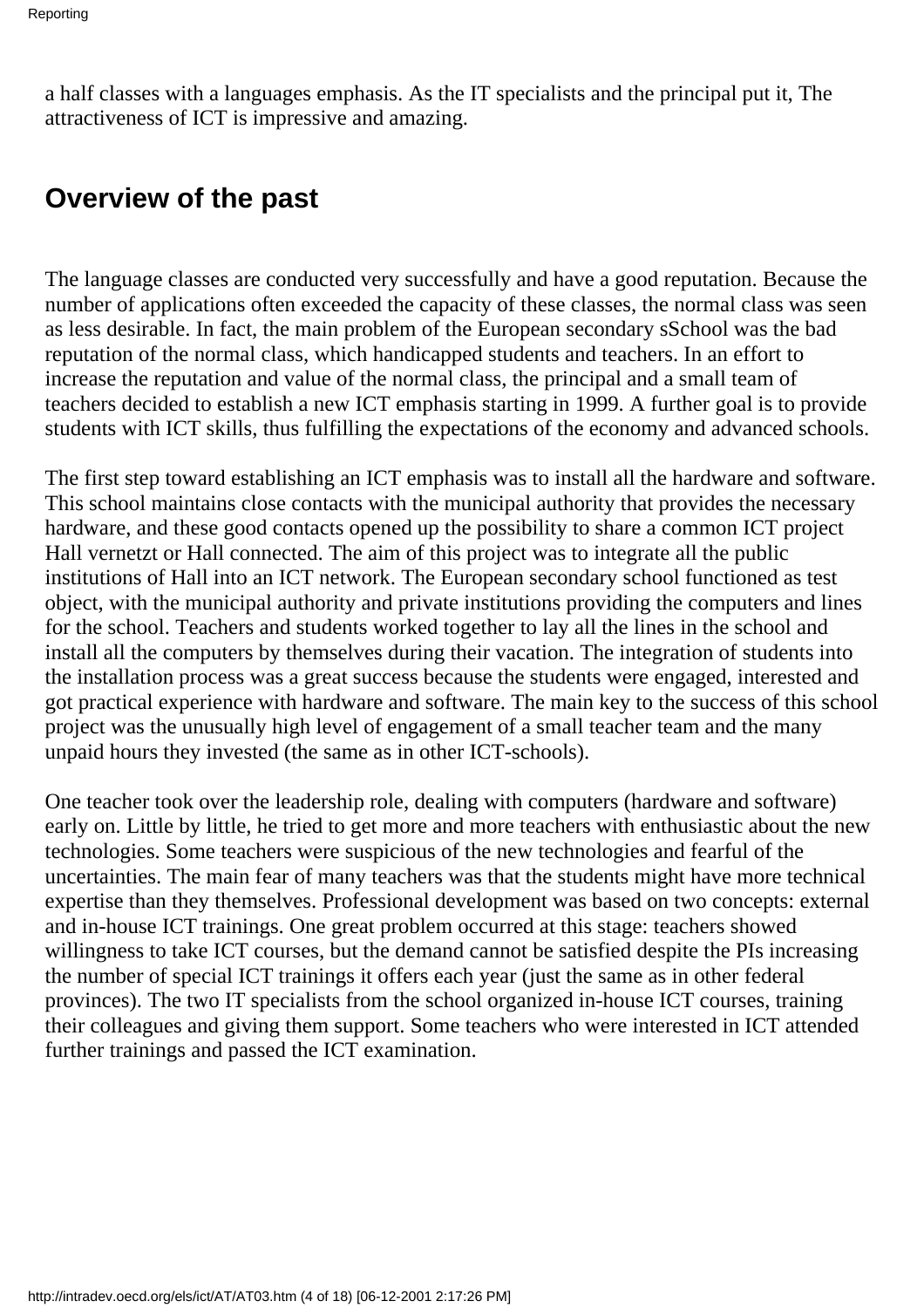### **Projections for the future**

What remains to be done to complete the whole process? First of all, every class should be equipped with at least one or two PC s which are multimedia ready and connected to the Web. These PC s will function as an information pool in every classroom. Every teacher should have the possibility to use a PC and the Internet directly in the classroom during his teaching. These additional investments will help compensate for capacity problems in the labs. A second goal is to get old PC s, for example those that banks are replacing. The students might remove valuable components from these old PC s and put them together to make more powerful PC s. This kind of work will provide the hands-on experience which the business world demands. The third goal is to connect the whole school building with a 100 Mbit-network. Another necessity is for the school to keep and hire IT specialists and ICT-trained teachers who will maintain and improve the present situation. And last but not least, the dream of the two IT specialists is to have a system administrator who supports the whole network and the teachers. One of the two IT specialists would like to reduce his teaching hours and take over the duties of a system administrator. This would relieve the IT specialists, who are completely overworked.

The main indicators of success that could be filtered out are the same as in other ICT-schools:

- Self-initiative and engagement of a competent teacher team
- Readiness of the proper authorities to change legal conditions to allow the implementation of self-initiated academic programs with an intensive focus on ICT
- Funding for the entire ICT project (hardware and software) and human resources throughout the whole process
- A school program containing goals, instructions, extraordinary curriculum and schedules
- Financial resources for additional rooms (labs, classroom)
- Openness to change among the whole staff

### **Conclusion about key hypotheses**

The following hypotheses draw considerable parallels between this school and the other secondary schools in our sample.

# **Hypothesis 1**

*Technology is a strong catalyst for educational reform, especially when the World Wide Web is involved. The rival hypothesis is that where true reform is found, technology serves only as an additional resource and not as a catalyst, and that the forces that drove the reform also drove*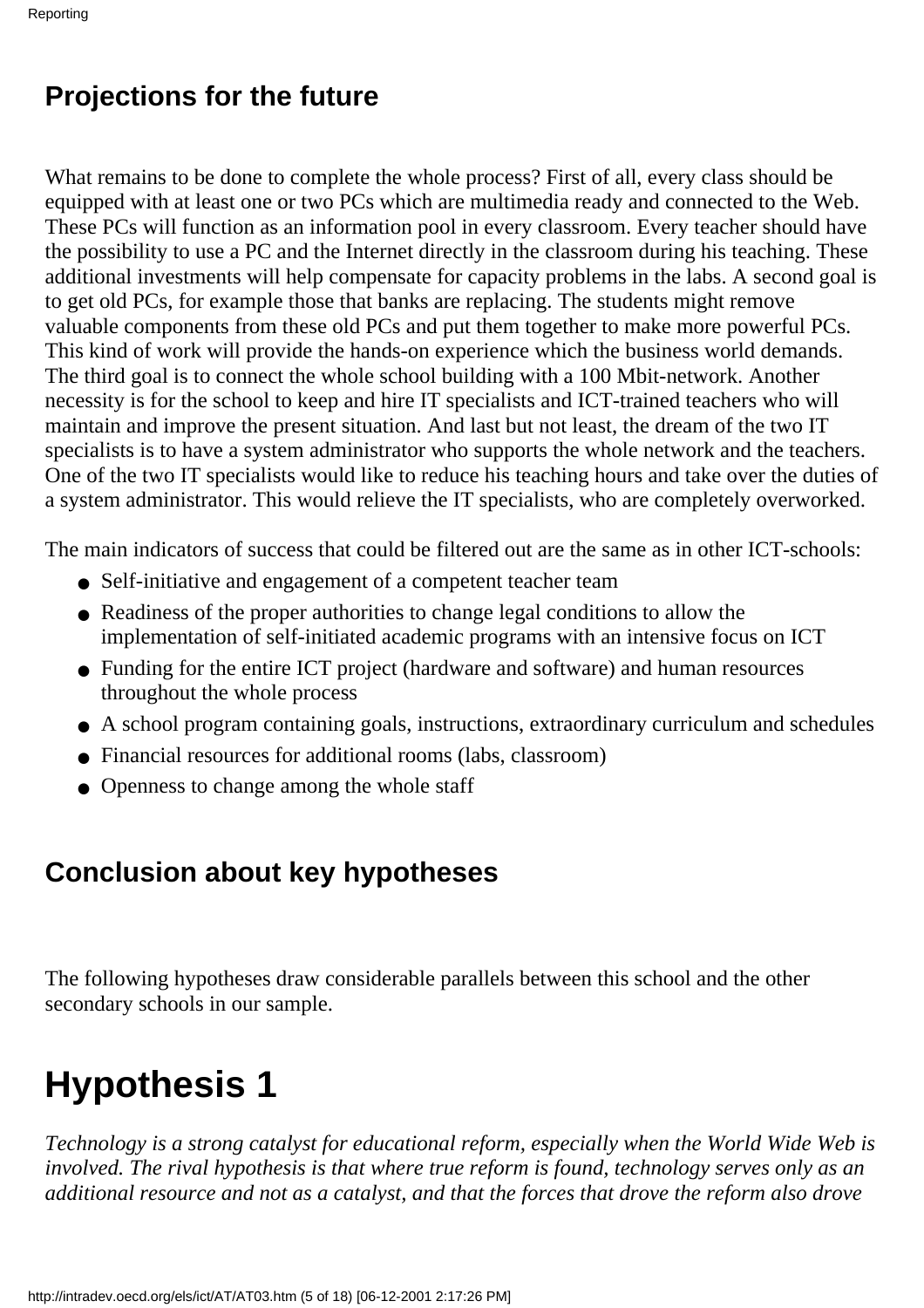#### *the application of technology to specific educational problems.*

The analysis of the data collected indicates that hypothesis 1 can be verified with some restrictions (just the same as in other ICT-schools). That means in the case of Hall, the implementation of ICT was not a planned social change but the start of a social change. If the teachers had decided to create another main emphasis like sports or music, that would probably have triggered the reform. Therefore, in this case, ICT and the language emphasis were both catalysts for school reform in the secondary school of Hall. The main condition is that a competent and engaged team of teachers oversee the whole school approach. The majority of teachers confirmed that a small team of teachers oversaw and organized the whole innovation, provided and continues to provide support, and will develop further improvements. Without their wholehearted engagement, the process of change is not possible. The use of ICT was identified as one solution for the specific need for change in Hall. As the solution for educational reform, ICT was the catalyst that allowed the plan to be put immediately into action.

## **Hypothesis 2**

*The diffusion of the reform (and therefore of ICT) followed the traditional diffusion pattern for reforms and innovation as outlined by Rogers (1995). The rival hypothesis is that technology functions differently from traditional innovations and reforms and that different diffusion patterns therefore occur.*

The diffusion of the organizational change followed the traditional diffusion pattern. ICT was at the heart of the change process, but at the start it was not the driving force of the change (just the same as in other ICT schools). In the first step, the principal and teachers interested in ICT discussed the current situation. The result of this conversation was clear: There was a need to establish new emphasis which would attract students but also fulfill the demands of the business world and the advanced schools. The focus would be on creating a concept for the implementation of an ICT emphasis. Two teachers took over the leadership role. They organized the hardware and software installation, provided support, trained their colleagues, and increased their interest in ICT. Only a fraction of teachers passed the ICT examination. With the technical expertise they acquired, these teachers were able to teach ICT subjects and integrate ICT into their teaching. Until the basic conditions change, convincing the majority of the teaching staff will be difficult.

A special diffusion pattern in Tyrol could be the so-called TIBS: Tiroler Bildungsserver or Tyrolean Education Server which is comparable to the Education Highway in Upper Austria and Vienna. TIBS is a Web-based education network where schools and other educational institutions can post their own web sites and search for information about schooling and education. TIBS also offers e-mail accounts for teachers, students and school administrations.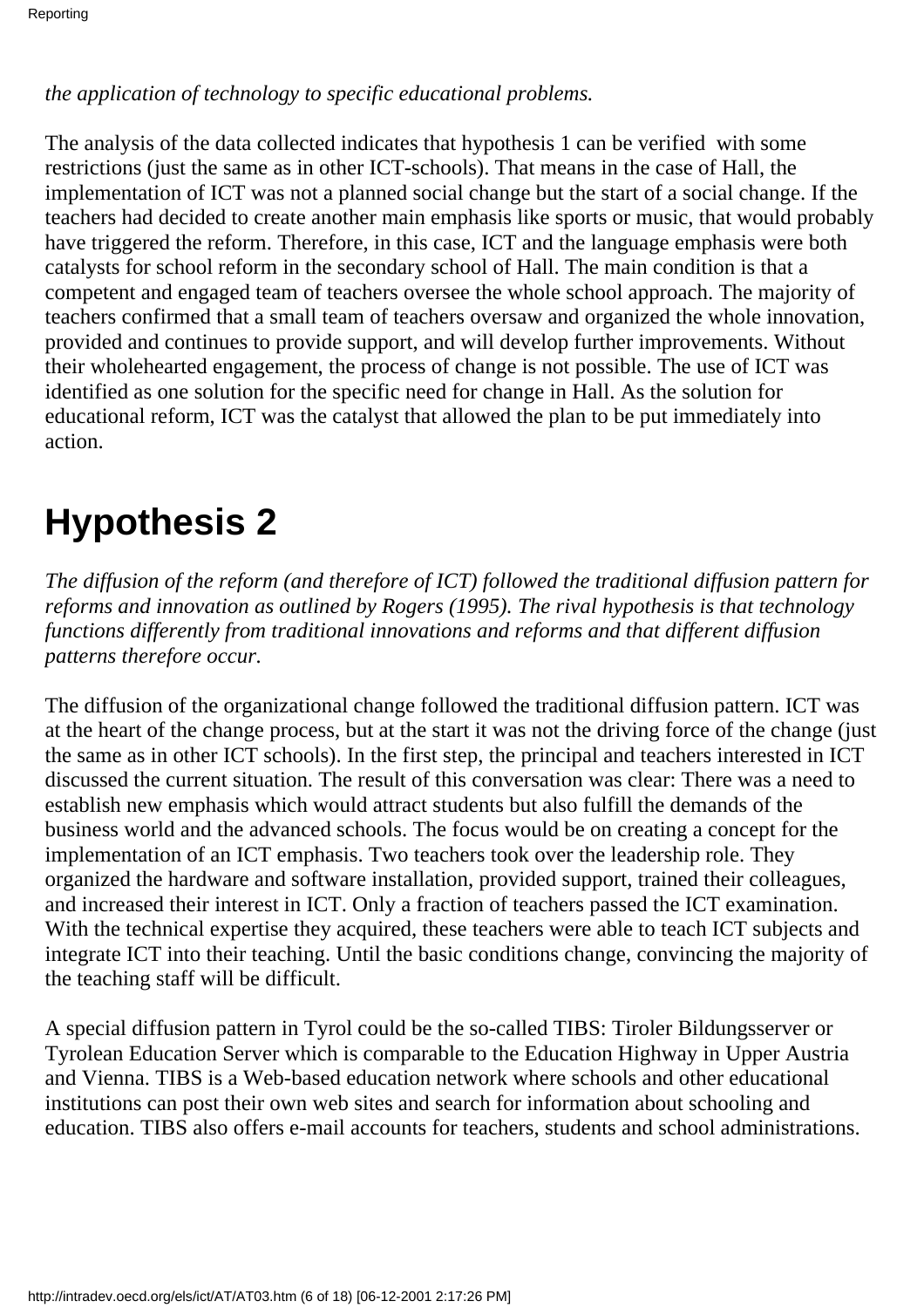# **Hypothesis 3**

*Successful implementation of ICT depends mostly upon the technological infrastructure and student ICT competence rather than upon staff competence in the integration of ICT into instruction. The rival hypothesis is that teachers mediate such applications when they are successful, and that their academic value relates positively to teacher competence.*

In fact it is the rival hypothesis that applies to the situation regarding the use of ICT. The more familiar and comfortable teachers are with using ICT, the more they will use it for their teaching preparation and for their actual teaching. If the teaching staff lacks the necessary technical knowledge, the mediation of applications cannot be successful (just the same as in other IT schools). One IT specialist mentioned a case which verifies this hypothesis. A teacher of religious education started an ICT religion project designed to give the religion lesson a special character. She took a photograph of every statue of a saint in Hall s church with a digital camera. Afterwards, she posted the photos with special commentaries on the Web so everybody, including her students, could take a virtual tour of the church. She acquired the knowledge necessary through external courses and the help of the IT specialists. Without the technical expertise, she could not have carried out this project by herself.

Professional development plays a very important role because the main fear of many teachers was and is that the students might have more technical expertise than they themselves do. Several teachers said that they were willing to pursue ICT professional development and they had applied at the PI and other ICT trainings, but the courses were always full. There is an urgent need to change this situation, which has had another consequence: Some teachers have acquired the technical expertise they apply in their teaching on their own, e.g. through the Web or reading technical literature. To quote one IT specialist: Through the self-study in the Web, I find the latest news, which I integrate directly into my teaching. Therefore my students are informed about the latest technical advances. This kind of teaching is not possible unless the teacher is informed and well-educated.

# **Hypothesis 4**

*Gaps in performance between high and low income students will be enlarged rather than diminished where all students have equal access to ICT. The rival hypothesis is that equal access to ICT will lead to high poverty students closing the gap with low poverty students.*

In the case of equal access to ICT, students performance depends on their personal interest and engagement. The condition of equal access to ICT is satisfied, on the one hand, during the lessons. But on the other hand, equal access is not guaranteed at home, where homework or exercises have to be done (just the same as in other IT schools). Engaged and interested students find ways to use computers outside the school, e.g. meeting classmates who have a computer at home, but the competition conditions are not the same.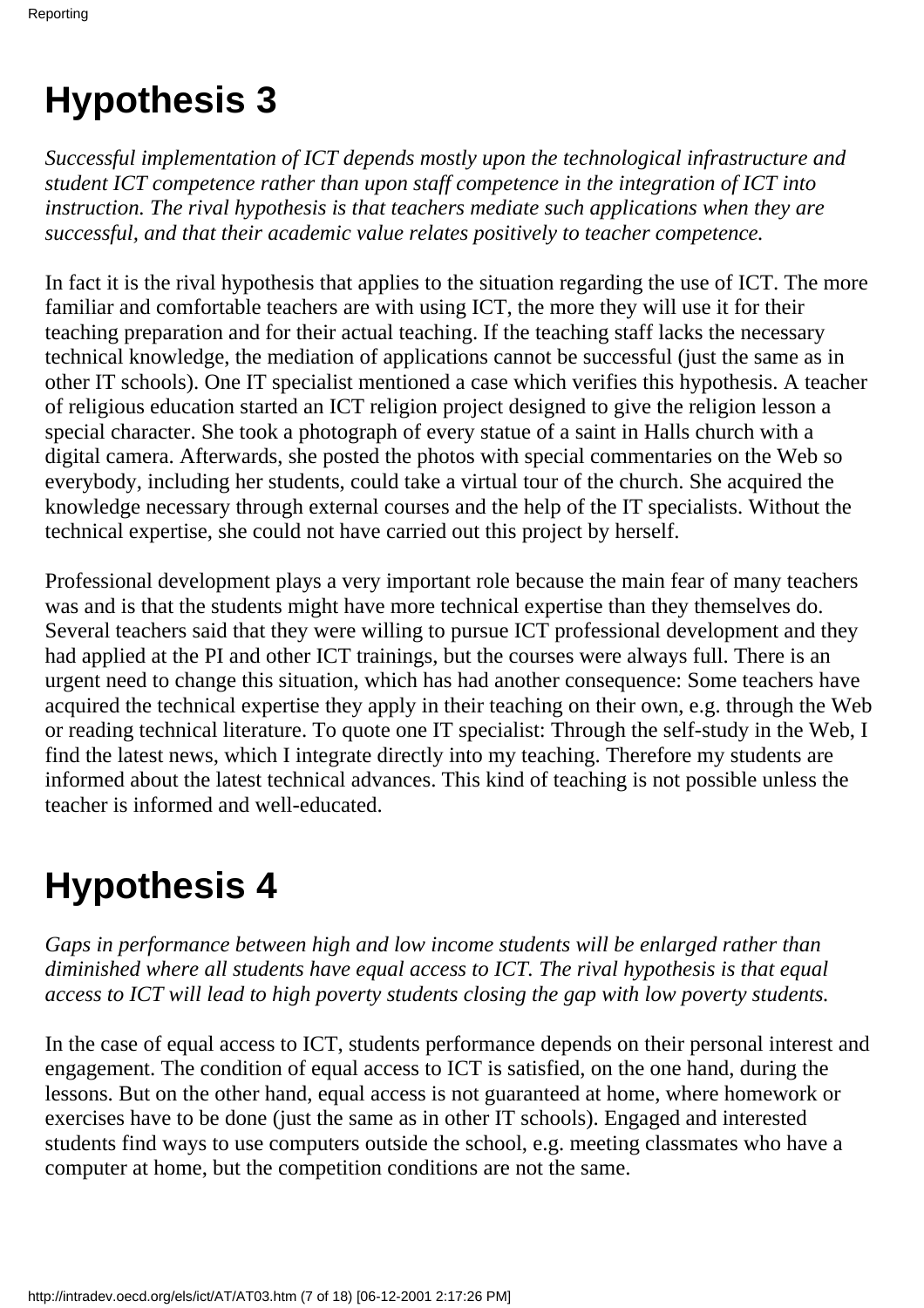The teachers of Hall estimated that 50 - 90 % of their students have a PC at home. Having or not having a PC in Hall depends on two issues: the social stratification and the main emphasis of the class the students attend. Most of the students from the ICT emphasis have their own PC at home and all ICT students have a private school e-mail account because the first-year curriculum includes Web communication, e.g. the use of e-mail, sending SMS s and chatting.

# **Hypothesis 5**

*Successful implementation of ICT will lead to the same or higher academic standards in spite of the low quality of many ICT materials. Academic standards are a function of teacher and school expectations and not of the standards of textbooks, ICT materials, and the like. The alternative hypothesis is that ICT use will lead to a lowering of academic standards as students spend more time on marginally beneficial searches and in browsing poor quality Web and courseware content.*

In fact, academic standards are a combination of teacher and school expectations. One IT specialist reported: Yesterday, I showed my colleagues a web site with 5,000 prepared worksheets. The teacher just has to decide which teaching material to use during the lesson. These undreamed-of possibilities didn t exist in the past. The task of the teacher is to choose the material that will be beneficial. If the teacher selects good ICT teaching materials, then ICT will not lead to a lowering of academic standards. On the other hand, if he or she does not pre-select special web sites and allows the students to browse the Web without any restrictions, many students will be overtaxed because they will not be able to understand all the information they find. As one IT teacher put it: Students with high ability, good linguistic proficiency and self-organization are the winners when it comes to the new technologies because the others are often lost in the maze and completely overtaxed.

| Name of school site | Europahauptschule Hall                                      |
|---------------------|-------------------------------------------------------------|
| Address             | A-6060 Hall in Tirol, Bachlehnerstraße 2                    |
|                     |                                                             |
| Phone / Fax         | +43-0 52 23/45 0 24                                         |
| Web site            | http://www.euhs-hall.tsn.at                                 |
| E-mail address      | direktion@euhs-hall.tsn.at                                  |
| Administration      | Principal: Mr. Wilfried Hammer                              |
| Number of classes   | 12                                                          |
| Number of students  | 268 (154 male, 114 female)                                  |
| Number of teachers  | $ 28(14 \text{ male}, 14 \text{ female}) $                  |
| Kind of school      | Secondary school for students between the ages of 10 and 14 |

### **Characteristics of the school**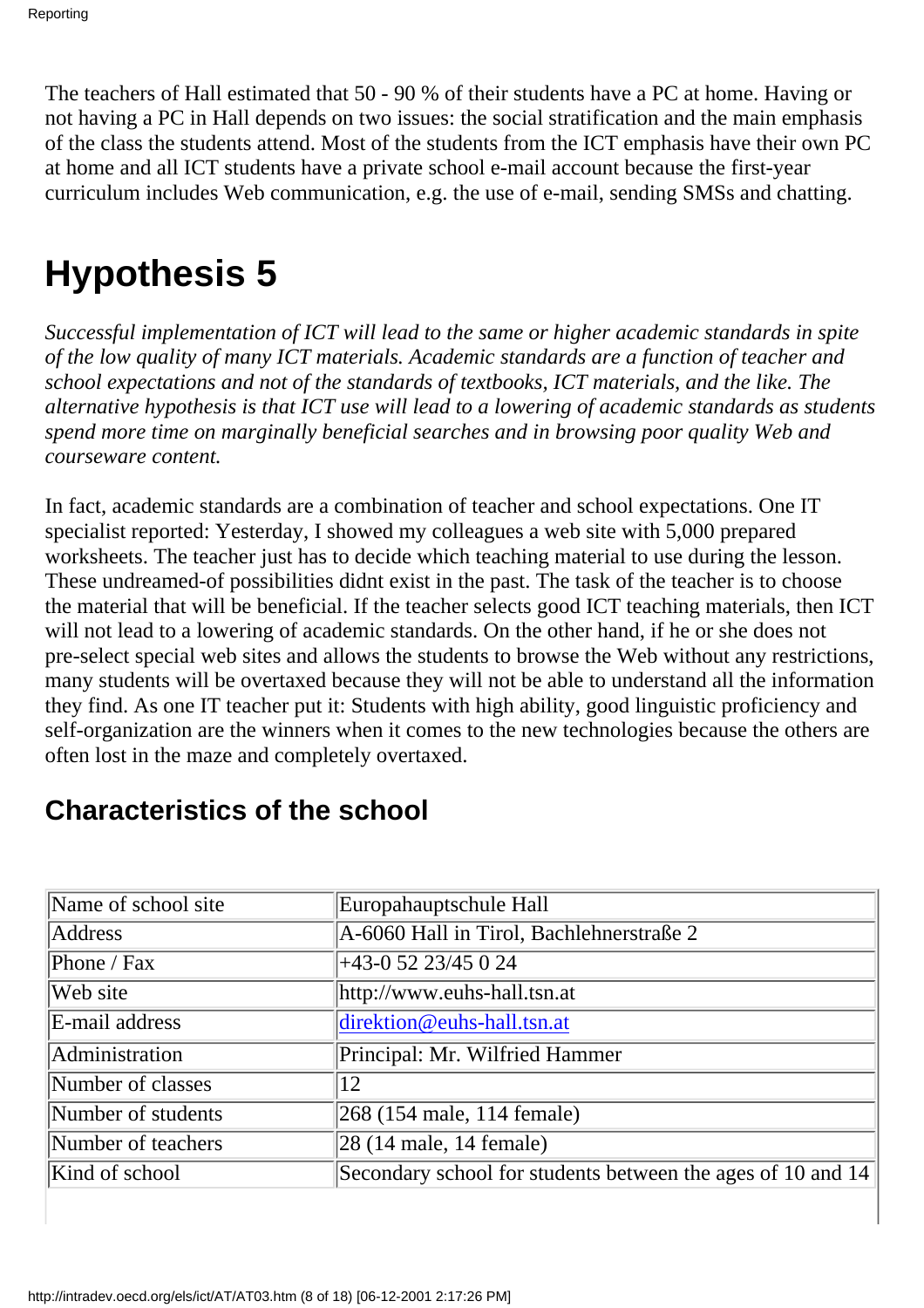| <b>Characteristics of school</b>  |                                                                                                                                                                       |
|-----------------------------------|-----------------------------------------------------------------------------------------------------------------------------------------------------------------------|
| autonomy:                         |                                                                                                                                                                       |
| School experiment                 | ICT: Secondary school for information technology (offers<br>part of the examination in $ECDL = European Computer$<br>Driving License)                                 |
|                                   | Language: The students have the possibility to choose three<br>languages (Italian, English, French).                                                                  |
| <b>Unusual features</b>           | IT in the $1st$ year (1 lesson a week)                                                                                                                                |
|                                   | Typing in the $1st$ year (1 lesson a week)                                                                                                                            |
|                                   | Information about professions in the $3rd$ and $4th$ grade (1)<br>lesson per week)                                                                                    |
|                                   | Participation in the EU Comenius Project, the<br>ÖKO-Audit-Project and many IT projects e.g. Netdays,<br><b>ENIS</b>                                                  |
| Peculiarities of the school site: |                                                                                                                                                                       |
| 2 computer labs                   | 13 PC s per lab (WIN95, WIN98 and WINNT)<br>2 servers (Linux)<br>16 printers (3 laser printers, 13 ink jet printers)<br>1 digital camera, 1 Web camera and 2 scanners |
| Further PC s                      | 4 PC s only for teachers and administration                                                                                                                           |
| Internet connection               | 2 ISDN-LAN networks (100 Mbit-net and 10 Mbit-net)                                                                                                                    |
| Architecture                      | Old building in the center of Hall which is overcrowded.                                                                                                              |

### **Evaluation of change**

# **Diffusion patterns**

The principal and a teacher decided to introduce ICT as second emphasis in an effort to upgrade the reputation of the normal class. Both the schools IT specialists co-operate with the TIWAG which is a large IT company in Tyrol. One of the TIWAG s goals is to connect public institutions of Tyrol to the Web. Public institutions handle sensitive and confidential data, so the secondary school is well qualified to function as test system. Both partners, the TIWAG and the school, benefited from this cooperation. A further diffusion pattern was the project Hall Connected. The municipal authority of Hall started this project, which connected all the public institutions of Hall to the Web. Again, the secondary school of Hall served as the forerunner. Today, all Hall s public institutions are integrated into an ISDN network, so the school s network works extremely well. Further diffusion patterns are the same as in other IT schools. There was a small team of teachers who initiated, organized and oversaw the introduction of ICT. The authorities support and finance the entire concept, providing and supporting the technical infrastructure and allocating the funds needed to maintain and replace the technical infrastructure and last but not least encourage professional development.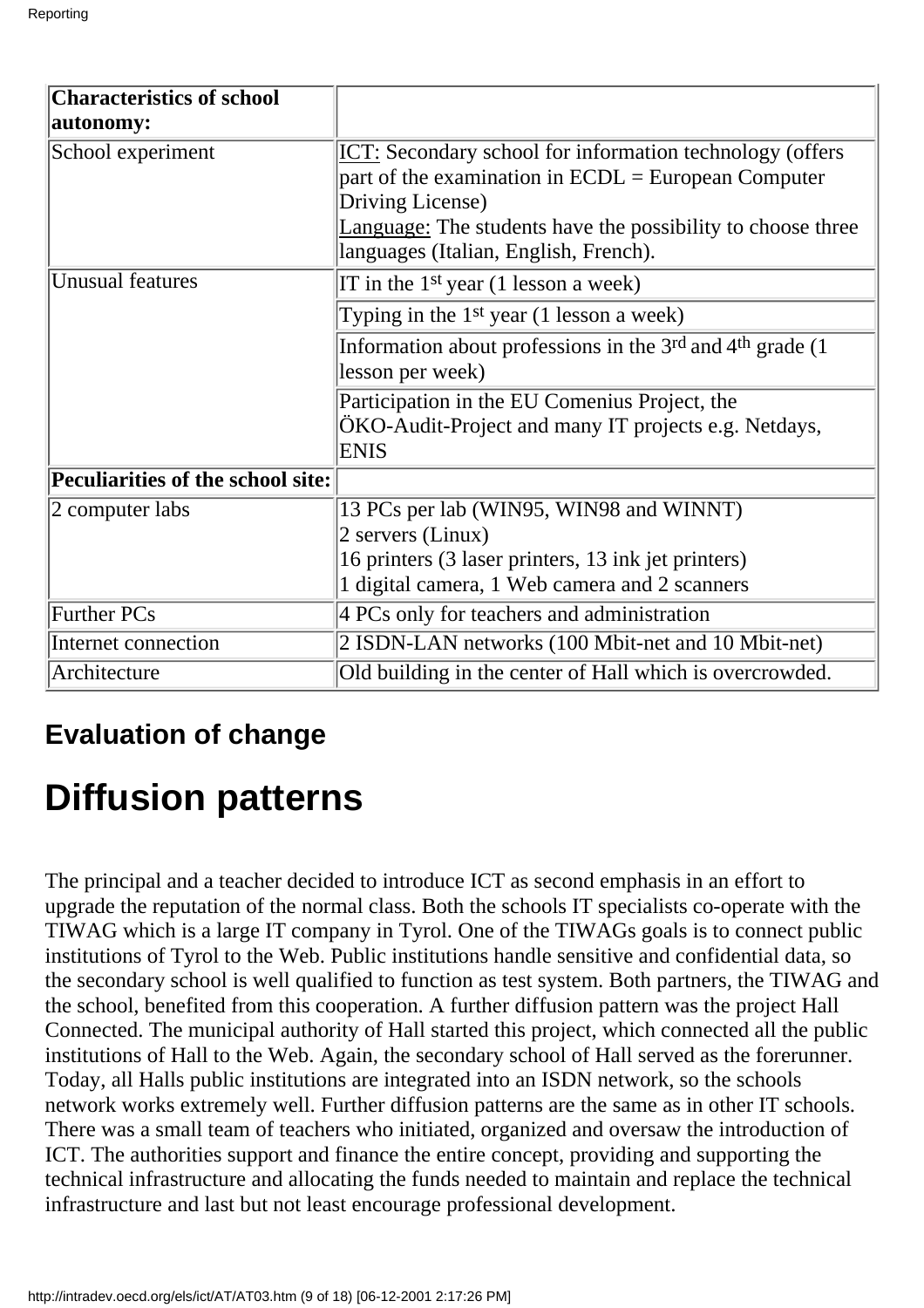## **Staff development and involvement**

At present, the main problem in Tyrol is that there are not enough ICT trainings (just the same as in other federal provinces). The teachers want ICT development, but most trainings are full. As a result, there are long waiting periods for courses, and teachers are frustrated. For that reason, Halls two IT specialists have trained and coached their colleagues voluntarily, in their free time and without pay, but that was a drop in the bucket. Both IT specialists mentioned a second point: Advanced trainings, e.g. supporting an ICT network, are not offered by the PI. These kinds of courses are very expensive, and the authorities wont pay for them. Some years ago, one IT specialist took a sabbatical year and worked as programmer at a private IT company. With the knowledge he acquired, he is now in a position to install and support the network. The other IT specialist is gaining technical expertise on his own during his leisure time. But what would happen if both IT specialists left the school? Nobody knows the answer.

### **Role of leadership**

One engaged teacher who was interested in ICT took the preliminary steps. The principal and his team were responsible for implementing this school experiment and oversaw the entire ICT installation and staff development. These key persons also determined the next steps for the future (just the same as in other IT schools).

## **ICT reform connections**

The negative image of the normal class was the starting point for establishing the new ICT emphasis. The majority of teachers believed that ICT was trend-setting and necessary because it gives the students the opportunity to acquire ICT basic qualifications which the business world and advanced types of school demand.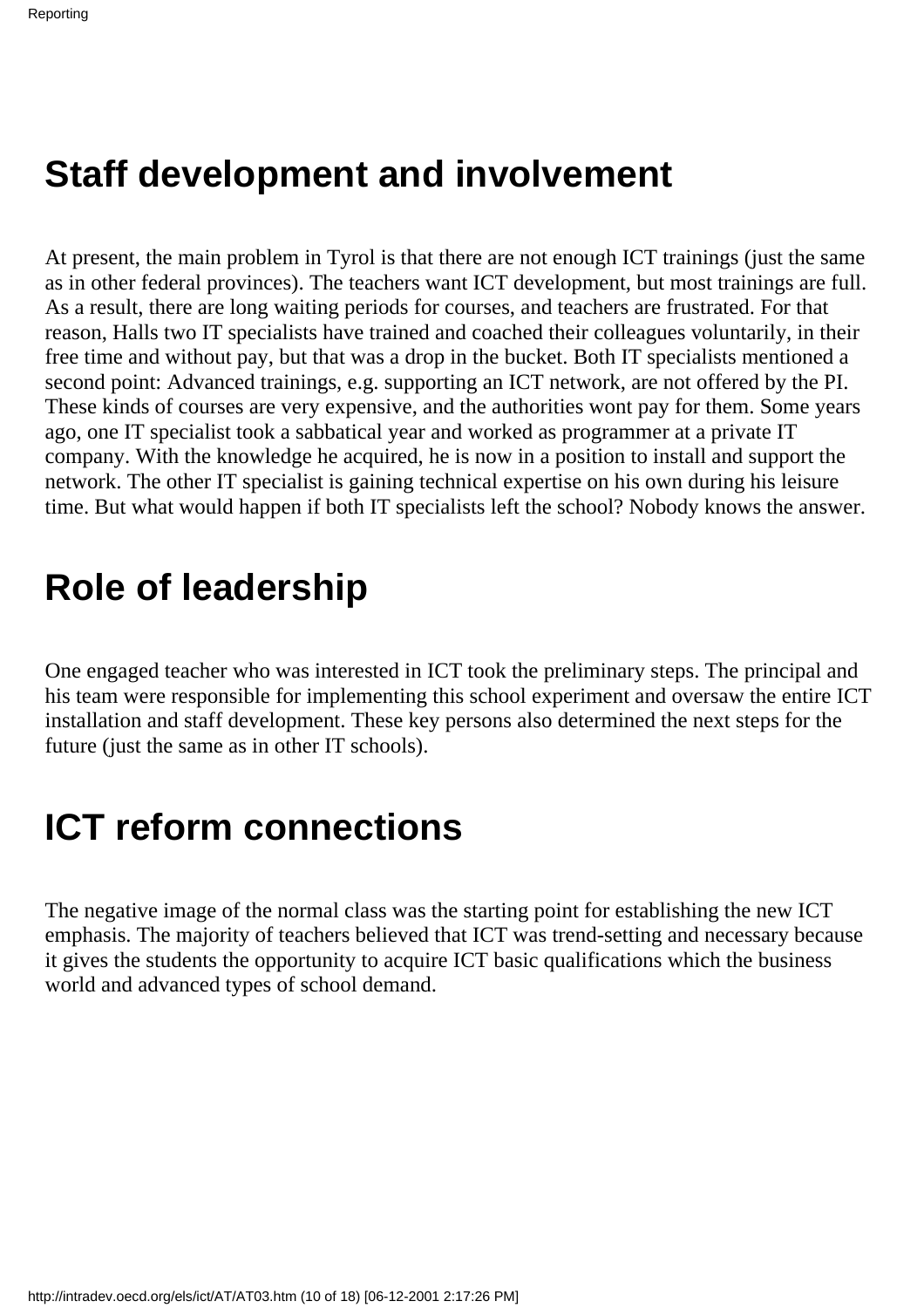### **Outcomes**

# **ICT Infrastructure**

The following ICT infrastructure is situated in the secondary school of Hall:

1. Hardware

Two computer labs with 13 PC s per lab. All PC s are multimedia ready and connected to the Internet. Four computers are situated in the main office and the conference room. Additionally 16 network printers (3 laser and 13 ink jet), two scanners, one digital camera and one Web camera are available.

2. Internet

Internet access is managed by two ISDN networks (10 Mbit and 100 Mbit).

3. Support

Both IT specialists installed the entire hardware and software and provide support for their colleagues and the network. If possible, teachers repair defective hardware themselves. In fact, both IT specialists invest a lot of time keeping the system running and they are completely overtaxed and underpaid.

E-mail 4.

One official school e-mail account was set up for the main office. Every teacher and every student in the ICT emphasis classes has a private school e-mail account which they use during the lessons.

5. System backup

The backup of the system and the configuration is made by a streamer tape, but this is done on an occasional, not regular basis. Data created by teachers and students is not automatically saved. It is the responsibility of teachers and students to save the data they produce themselves.

6. Use of ICT

Teachers and students use ICT for typing; in projects, spreadsheet analysis, word processing; in preparing and making presentations; for programming, creating and maintaining Web pages, for drawing pictures or diagrams, and to search for information. Learning software is used in special subjects e.g. English.

## **Effectiveness**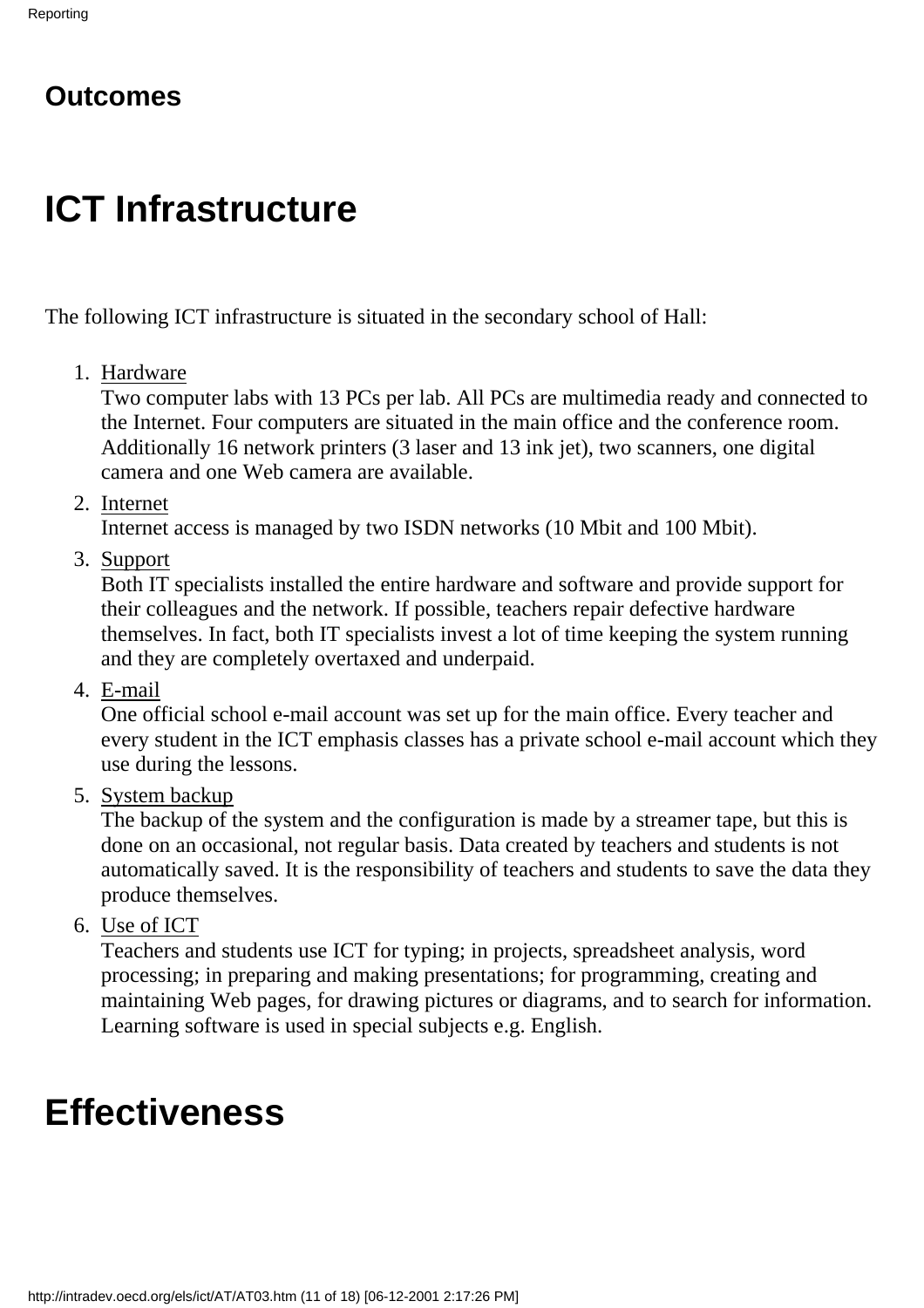## **The results of Hall show the same indicators of success as the other IT schools:**

- Well-educated, engaged and interested staff members are absolutely necessary to integrate ICT successfully.
- Teachers attitudes and the conviction that they are on the right path is essential.
- Setting goals is important.
- Providing the necessary hardware and software for using ICT: Many teachers in Hall complained that both labs are always occupied. Teachers will not be able to integrate ICT into their teaching if the hardware and software is not available, supported and user-friendly.

Further factors impede the effectiveness (just the same as in other IT schools):

- The current situation of further ICT education (waiting periods of six months to a year). A lack of ICT knowledge and frustration are the negative results.
- The main fear of many teachers is that the students might have more technical expertise than themselves.
- The changing role of a teacher from an instructor to a coach, and the new ways to work with knowledge. The teacher knows everything and the students know nothing, is an old adage that has lost its validity.
- Lack of capacity in the labs.

What are the most positive and the most negative aspects and impacts of using ICT (just the same as in other IT schools)?

#### *Positive aspects*

- ICT opens up the opportunity for students to develop valuable skills (team work, self-organization, being and working independently). These are good prerequisite skills for entrance into a high school or a profession.
- ICT is a strong catalyst for the students motivation; therefore it is also easier for teachers to teach their students.
- 50-90 % of the students in Hall use a computer at home. It depends on which emphasis the students attend.
- Handicapped students easily make friends with normal students in chat-rooms and via e-mail because, as one teacher expressed it, on the Web, the other person s nationality, race, gender and appearance don t matter.

#### **Negative aspects**

● Internet-addiction: Some teachers expressed their anxiety. As one IT specialist put it: I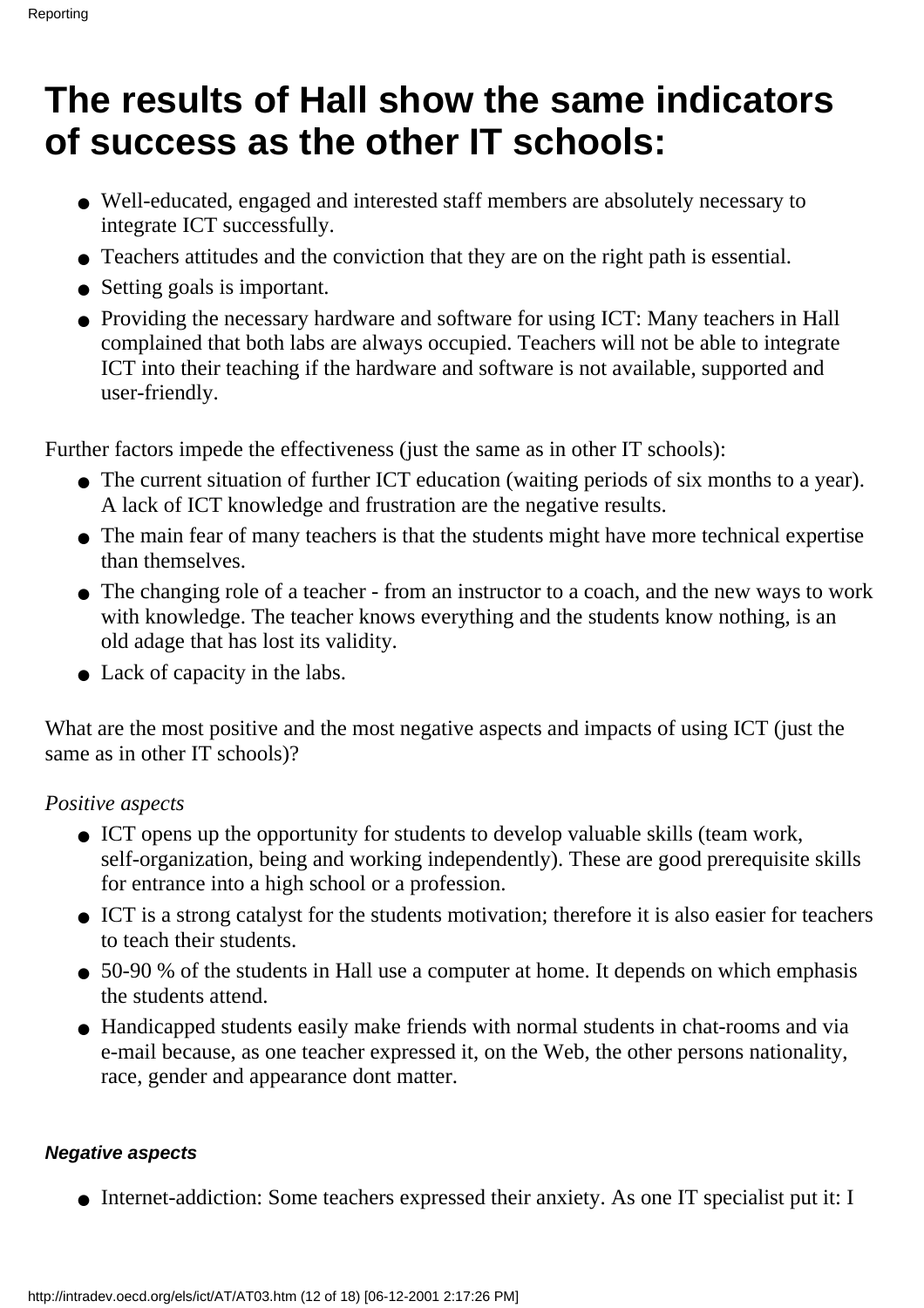installed a server and programmed a special chat-room called The Palace, which my students often use. I can observe the Palace, and I know exactly who is chatting at any given time because the students have to log in with an account. The same students often chat in the Palace for several hours. That is really alarming.

- Students motivation to learn: The students are very motivated to learn if they are allowed to use ICT. ICT takes over the part of an entertainer, but if the teacher has no possibility to use ICT, students are often not motivated to learn.
- The social stratification divides the students into two groups: those who have and those who do not have a PC at home. The school should close the gap between the social stratification, but is currently not in a position to do that because there are not enough ICT courses in the curriculum.

### **Academic rigor**

The prerequisite for teachers to use ICT in their teaching is that they feel comfortable using a computer (just the same as in other IT schools). Continuous further education and a PC at home are necessary. 80 -90 % of Hall s teachers have a computer at home, the principal estimated. What percentage use ICT regularly during their teaching? One IT specialist estimated: 20 % of the entire teaching staff, and explained this small percentage as follows: The main problem is having an Internet connection and not having a PC at home, because anybody who cannot use Internet at home will never acquire the necessary technical expertise to integrate ICT into his/her teaching. There are two reasons for the low number of Internet connections at home: first, a lack of technical expertise and second, the cost. Many of the teachers use the PC for their teaching preparation, and some of them use it in teaching. Most of the teachers said that they get their knowledge about ICT through private studies because the situation of professional development in Austria is unsatisfactory.

Students can access computers in the school during the lessons, but not without monitoring. The average student spends three hours per week using ICT during school. Some teachers pointed that depends on the teacher how many hours a week students work with ICT. The teachers who teach the same subject, for example English in the same grade dont use ICT to the same degree in their lessons. The motivation to learn with the new technologies is high if the content is not too difficult to understand and the student does not have too much to read. Students are often overwhelmed by the information on the Web pages. One unique school project was carried out in the early stages of establishing the new ICT emphasis: Teachers and students worked together to lay the lines in the entire school building and install all the PC s in the labs during their vacation. The students were enthusiastic about the practical experience they acquired.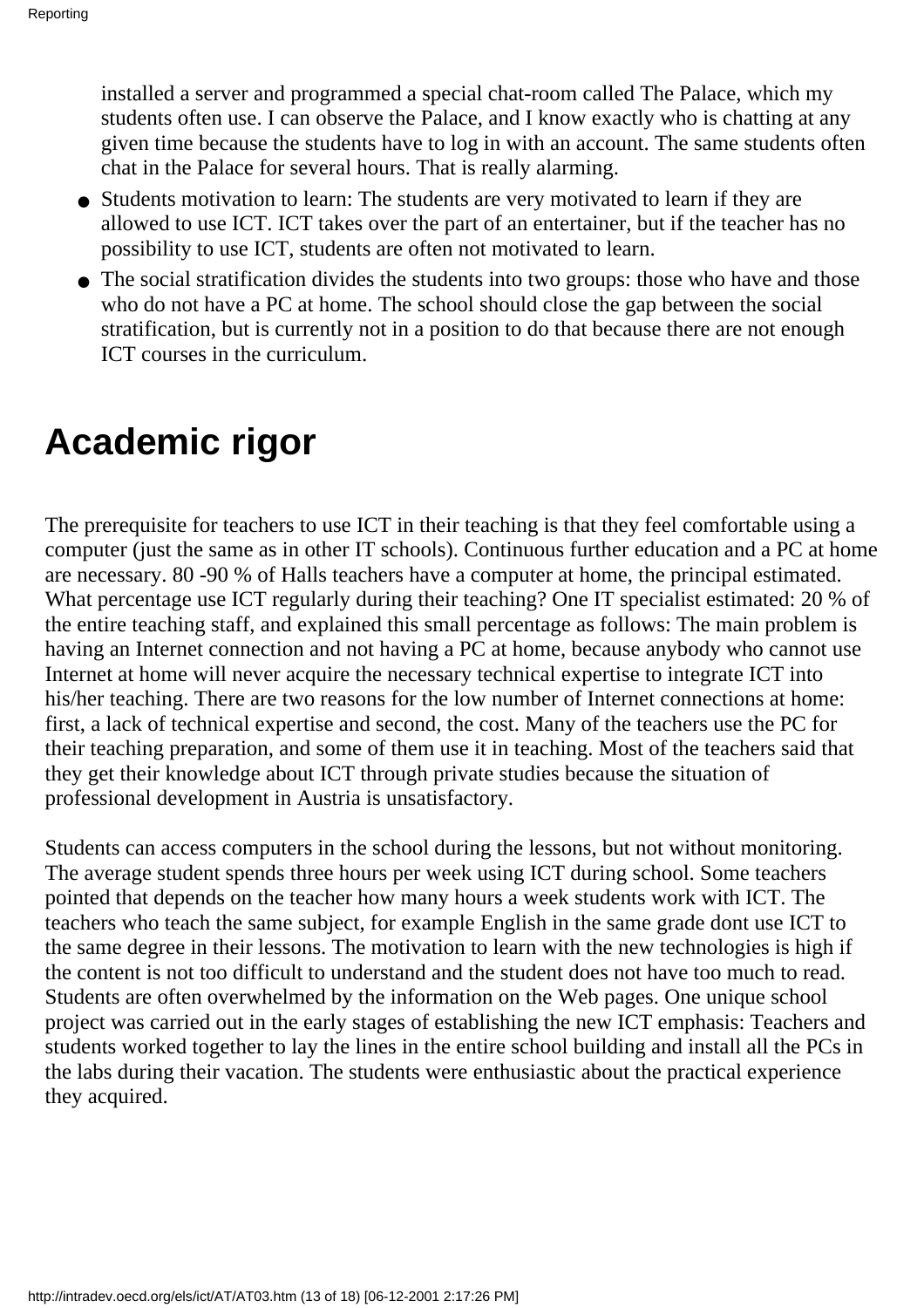# **Equity**

Differences occur between high and low ability students. One teacher summed it up like this: The winner of the new technologies are highly intelligent students who have language competence and good self-organization skills, because they can browse the Web without losing their orientation and they understand the content. Students who dont have these abilities often have a poor work habits. They are often overtaxed and lose their way in the Web. Gender differences also exist in ICT use. Boys use PC s and the Internet more hours per week than girls. Girls often use the communication part of the Internet (chatting and sending e-mails) and create nice pages. Boys play more computer games than girls. They also browse different web sites than girls, for example girls often search for movie stars, while boys tend to search for sex and game-pages. Differences occur also between high and low income students - not in school, but at home. High income students are more likely to access to a PC and the Internet at home than the others (just the same as in other federal provinces). Low income students therefore are at a disadvantage at school because they lack ICT skills.

### **Projections**

# **Sustainability**

What has to be done in Hall to maintain or improve the results of using ICT? The recommendations are the same as in other IT schools and can be divided into five categories.

- *1. Technical equipment*
	- Augmenting the existing equipment: each classroom should have at least one or two computers which are multimedia ready and connected to the Web. The old lab should be upgraded from a 10 Mbit to a 100 Mbit network, and last but not least, the lab should have a beamer.
	- Regular replacement of the old technical equipment.
- *2. Organization*
	- Having one half-time IT specialist to manage the whole ICT system would be very helpful.
	- Organizing access to the computer labs better would give every teacher the opportunity to use ICT. This is only possible if there are two PC s per class.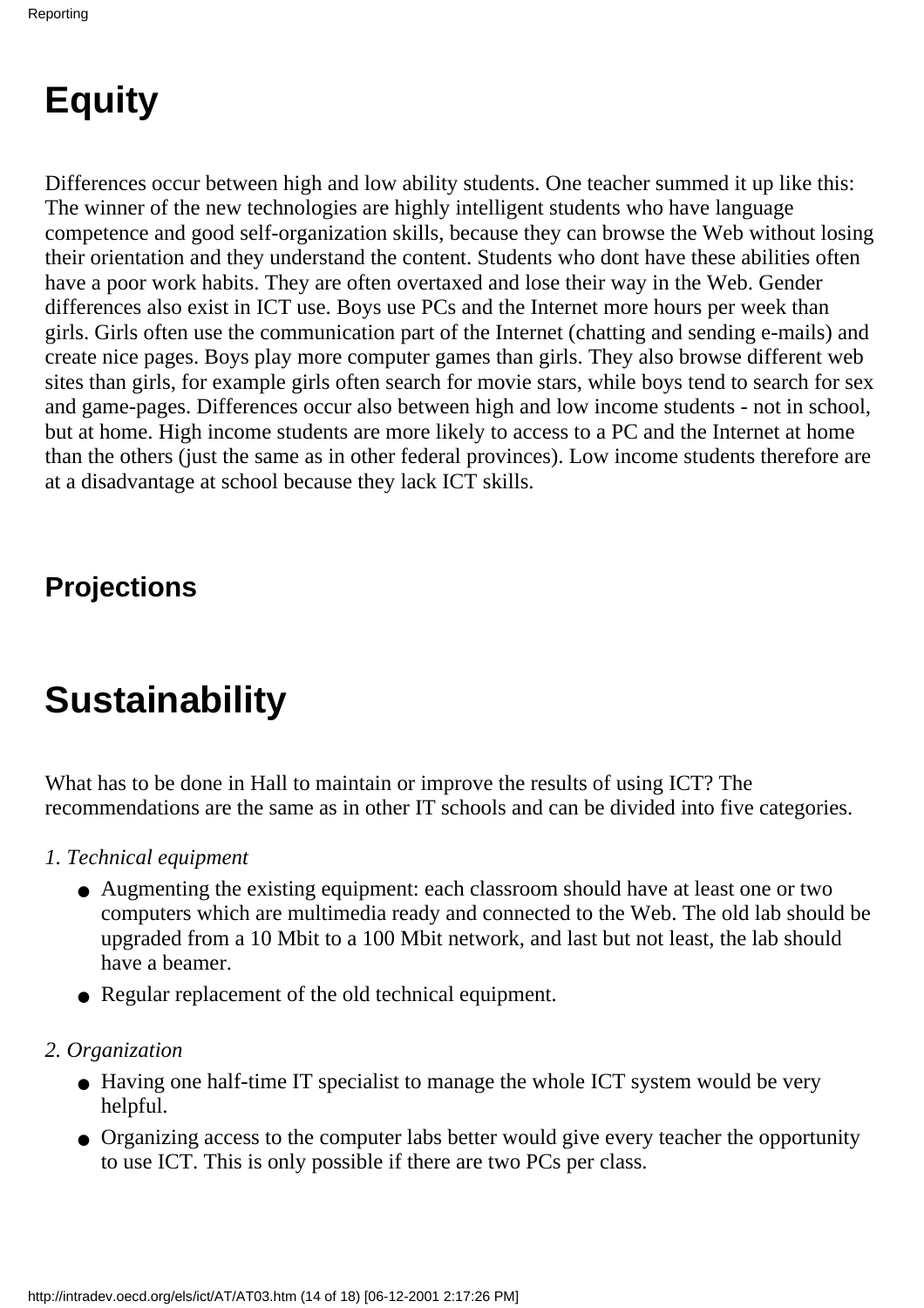#### *3. Staff*

- Well-educated staff members are essential. Further education has to be guaranteed for everyone.
- It is necessary to hire and keep new, well-educated ICT teachers.
- The IT specialists who manage the support for staff and students should be better paid because they invest so much time in keeping the system working and are completely overtaxed.

#### *4. Environment*

- If the Federal Ministry set new goals concerning ICT, the persons responsible will have to provide the necessary basic conditions. E.g. if every teacher has to attend ICT courses by December 31, 2002, then the responsible authority must provide sufficient ICT courses.
- More parental interest in ICT to support the students at home. One teacher put it this way: In low income families, the PC sometimes serves as an instrument to keep the students busy and quiet.

#### *5. Education*

- Constant evaluation of the current needs in ICT skills for high schools in order to ensure that graduates of a secondary school have the skills the need.
- Teachers should encourage their students to practice responsible computing, thus avoiding abuse. One ICT course should be The Social Dimension of the Web.
- Openness to ICT further education among the whole staff

# **Scalability**

What efforts and resources are required for full implementation and what benefits can result from it? This question must be answered indirectly, because the interviews didnt contain the necessary data. The main points are the same as in other IT schools and described below.

- The principal and the staff members must define a common goal which they will directly pursue. The whole staff should be firmly convinced that the school is on the right path.
- The authorities and the communities of the school have to support the efforts of the staff members not only by providing financial resources but also by creating the basic conditions necessary to act.
- Further trainings for staff members must be organized and supported in order to give teachers input on innovations and the opportunity to discuss pedagogical topics.
- All subject teachers should use ICT to the same degree their lessons; otherwise the students of teachers who dont use ICT in the lessons will be at a disadvantage compared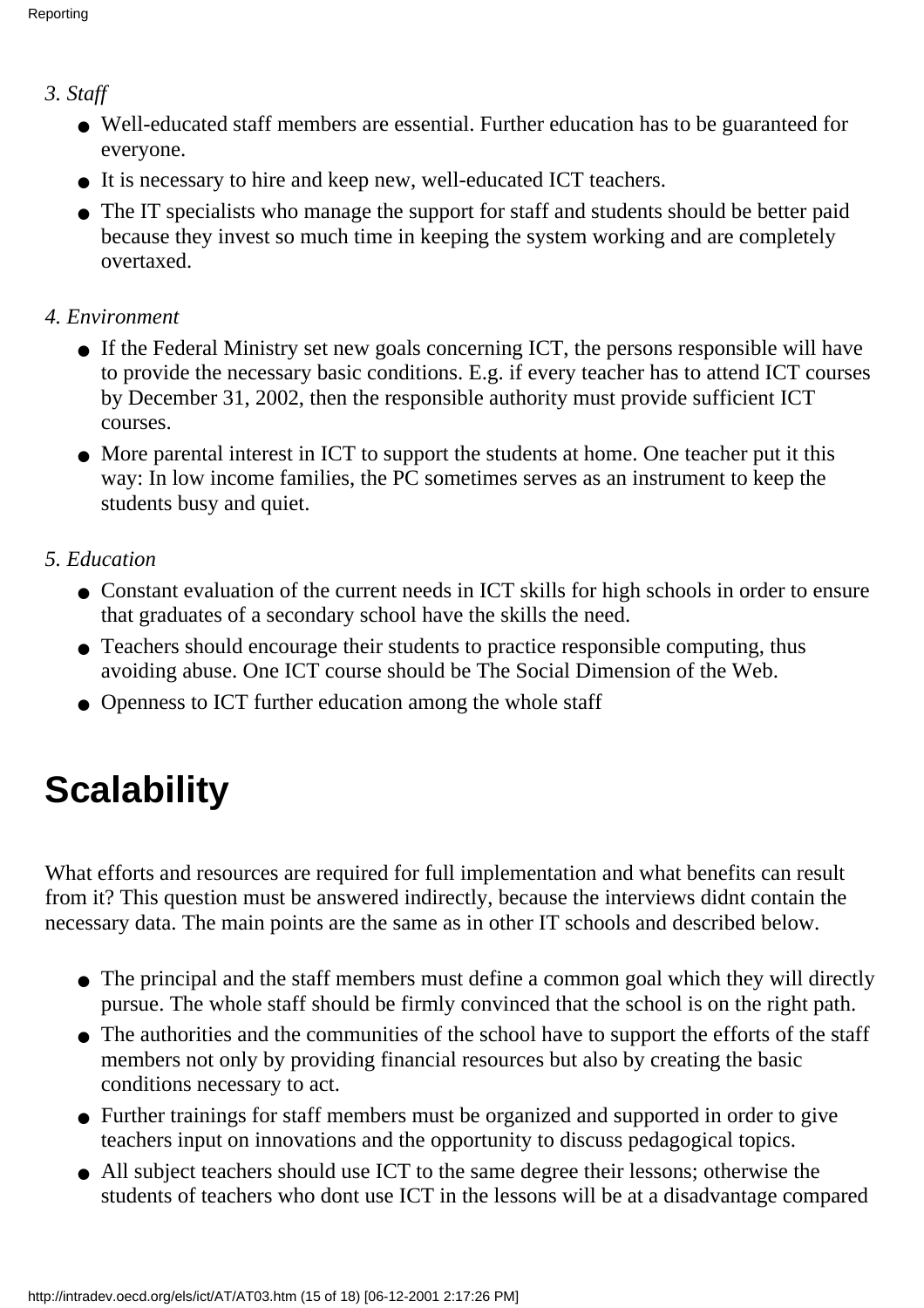to the students of teachers who use ICT. The individual philosophy of a teacher determines whether he/she is suited to implementing ICT into his/her teaching.

• Teachers who are currently opposed to the reform should be convinced of the absolute necessity of the new technologies and that there is no getting around them.

### **Appendix A**

### Methodology

Description of the volume and type of data collected

| <b>Activity</b>                                                    | <b>Annotation</b>                                                                                                                  | <b>Amount</b>  |  |
|--------------------------------------------------------------------|------------------------------------------------------------------------------------------------------------------------------------|----------------|--|
| <b>Verbal Interviews</b><br>(approximately 45-60 minutes)<br>each) |                                                                                                                                    |                |  |
| Nomination Form for a School<br>Site                               | Principal                                                                                                                          |                |  |
| Administrator Interview                                            | Principal                                                                                                                          |                |  |
| Parent/Guardian Interview                                          | 1 mother                                                                                                                           |                |  |
| <b>Technology Specialist Interview</b>                             |                                                                                                                                    |                |  |
| Student Interview                                                  | 1 group of 4 male students (fourth year)<br>1 group of 4 female and 2 male students (fourth<br>year)                               | $\overline{2}$ |  |
| <b>Teacher Interview</b>                                           | 4 teachers who were actively involved in and<br>strongly identified with the reform.<br>2 teachers who were opposed to the reform. | 6              |  |
| Questionnaire                                                      |                                                                                                                                    |                |  |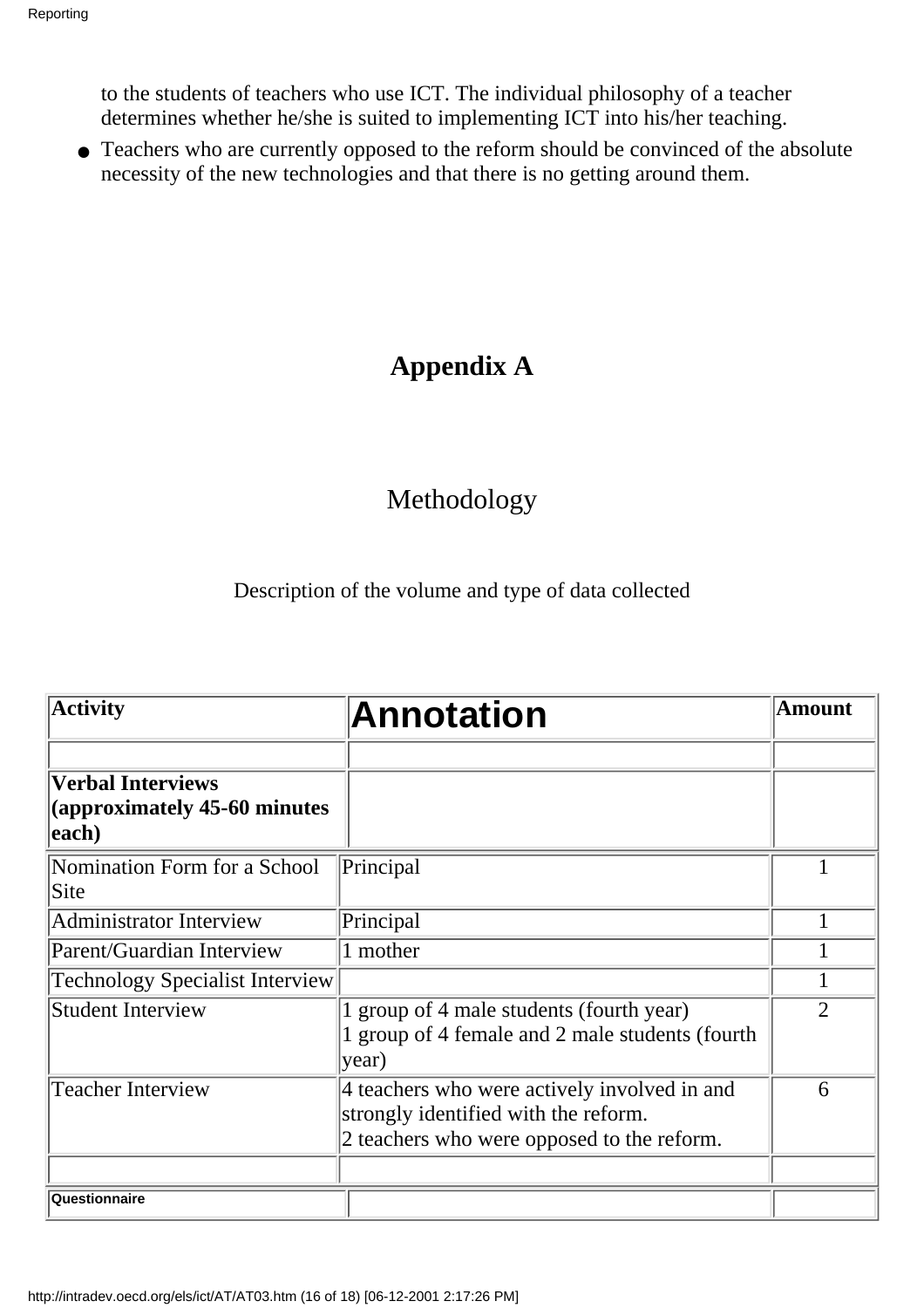| <b>ICT Use Survey of Teachers</b>                    | Teacher     |         |  |  |  |
|------------------------------------------------------|-------------|---------|--|--|--|
|                                                      |             |         |  |  |  |
| <b>Observing in Classrooms</b>                       |             |         |  |  |  |
| Computer science                                     | Fourth year | 4 hours |  |  |  |
| English                                              | Second year | 1 hour  |  |  |  |
| <b>Mathematics</b>                                   | Fourth year | 1 hour  |  |  |  |
|                                                      |             |         |  |  |  |
| <b>Collecting additional materials</b>               |             |         |  |  |  |
| http://www.euhs-hall.tsn.at<br>Web-site presentation |             |         |  |  |  |
| Reports and addresses from ICT ENIS, NETdays         |             |         |  |  |  |
| projects                                             |             |         |  |  |  |
| School profile                                       |             |         |  |  |  |

### **Appendix B**

### ICT Use Survey for Teachers

15 teachers filled out this questionnaire ( $n = 10$ ). The results are represented in percentage (100 %).

• How comfortable are you with using a computer to do each of the following? (Choices are: very comfortable, comfortable, somewhat comfortable, not at all comfortable)

|    |                               | very         | com-     | somewhat     | not at all        |
|----|-------------------------------|--------------|----------|--------------|-------------------|
|    |                               | com-fortable | fortable | com-fortable | com-              |
|    |                               |              |          |              | fortable          |
| 1. | write a paper                 | 50.0         | 40.0     |              | 10.0              |
| 2. | search for information on the | 30.0         | 40.0     | 20.0         | 10.0              |
|    | World Wide Web                |              |          |              |                   |
| 3. | create and maintain Web pages | 20.0         | 10.0     |              | 70.0              |
| 4. | luse a data base              | 20.0         | 20.0     | 20.0         | 40.0              |
| 5. | send or receive e-mail        | 60.0         | 20.0     |              | $\overline{20.0}$ |